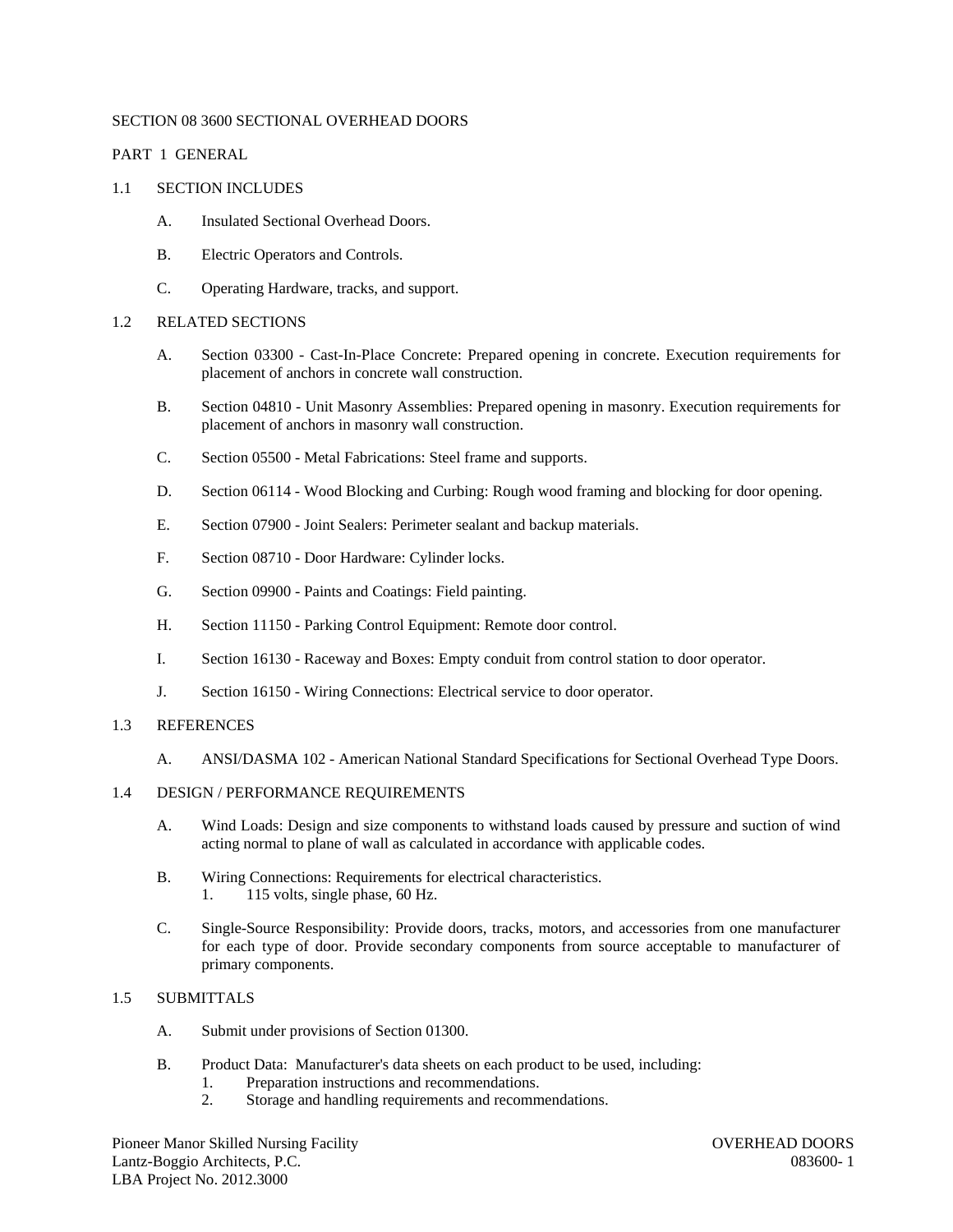- 3. Installation methods.
- C. Shop Drawings: Indicate plans and elevations including opening dimensions and required tolerances, connection details, anchorage spacing, hardware locations, and installation details.
- D. Manufacturer's Certificates: Certify products meet or exceed specified requirements.
- E. Operation and Maintenance Data.

## 1.6 QUALITY ASSURANCE

- A. Manufacturer Qualifications: Company specializing in manufacturing products specified in this section with minimum five years documented experience.
- B. Installer Qualifications: Authorized representative of the manufacturer with minimum five years documented experience.
- C. Products Requiring Electrical Connection: Listed and classified by Underwriters Laboratories, Inc. acceptable to authority having jurisdiction as suitable for purpose specified.

## 1.7 DELIVERY, STORAGE, AND HANDLING

- A. Store products in manufacturer's unopened labeled packaging until ready for installation.
- B. Protect materials from exposure to moisture until ready for installation.
- C. Store materials in a dry, ventilated weather tight location.

## 1.8 PROJECT CONDITIONS

A. Pre-Installation Conference: Convene a pre-installation conference just prior to commencement of field operations, to establish procedures to maintain optimum working conditions and to coordinate this work with related and adjacent work.

## 1.9 WARRANTY

- A. Warranty: Manufacturer's limited door and operators System warranty for 10 year against delamination of polyurethane foam from steel face and all other components for 3 years or 20,000 cycles, whichever comes first.
- B. Warranty: Manufacturer's limited door and operators System warranty for 8 year against delamination of polyurethane foam from steel face and all other components for 3 years or 20,000 cycles, whichever comes first.

## PART 2 PRODUCTS

### 2.1 MANUFACTURERS

- A. Acceptable Manufacturer: Overhead Door Corporation, which is located at: 2501 S. State Highway 121 Bus. Suite 200 ; Lewisville, TX 75067; Toll Free Tel: 800-929-3667; Tel: 469-549-7100; Fax: 972-906-1499; Email: request info (arcat@overheaddoor.com); Web: www.overheaddoor.com
- B. Substitutions: As stipulated in these specifications
- C. Requests for substitutions will be considered in accordance with provisions of Section 01600.

#### 2.2 INSULATED SECTIONAL OVERHEAD DOORS

Pioneer Manor Skilled Nursing Facility OVERHEAD DOORS Lantz-Boggio Architects, P.C. 083600- 2 LBA Project No. 2012.3000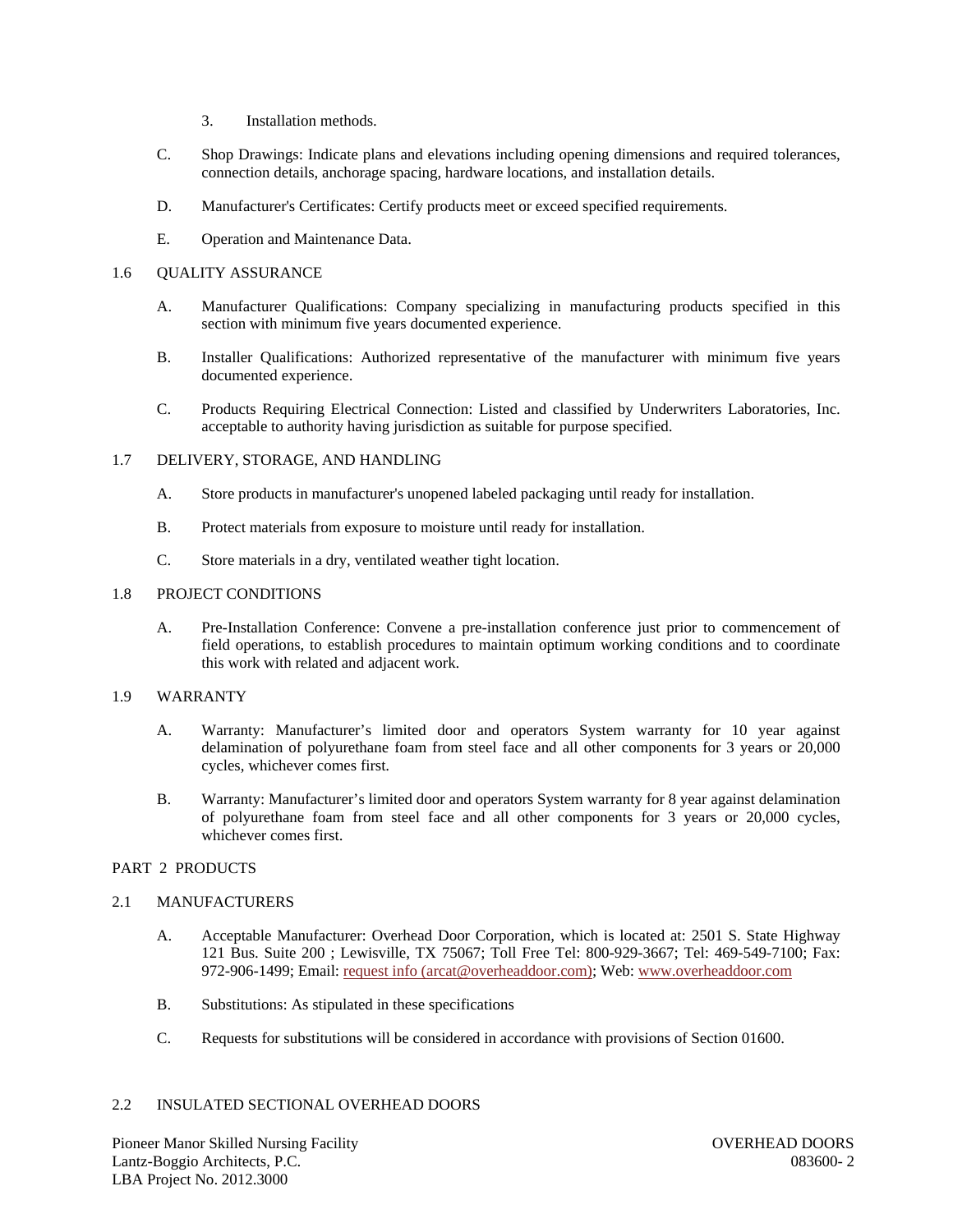- A. Insulated Steel Sectional Overhead Doors: Thermacore AP Model 850 Insulated Steel Doors by Overhead Door Corporation. Units shall have the following characteristics:
	- 1. Door Assembly: Metal/foam/metal sandwich panel construction, with 1-3/4 inch wide PVC thermal break and patents pending weather-tight Dual Barrier tongue-in-groove meeting joints.
		- a. Panel Thickness: 3 inches (76.2 mm).
		- b. Exterior Surface: Microgroove, textured.
		- c. Exterior Steel: .015 inch (.38 mm), hot-dipped galvanized.
		- d. End Stiles: 16 gauge single end stiles provided on doors up to and including 16 feet 2 inches wide; 16 gauge double end stiles provided on doors greater than 16 feet 2 inches wide up to and including 26 feet 2 inches.
		- e. Spring Counterbalance: Sized to weight of the door, with a helically wound, oil tempered torsion spring mounted on a steel shaft; cable drum of diecast aluminum with high strength galvanized aircraft cable. Sized with a minimum 7 to 1 safety factor.
			- 1) Standard cycle spring: 10,000 cycles.
		- f. Insulation: CFC-free and HCFC-free polyurethane, fully encapsulated.
		- g. Thermal Values: Calculated R-value of 26; U-value of 0.038.
		- h. Installed U-factor: 0.14 Btu/hr/SF degrees F.
		- i. Air Infiltration: .09 cfm at 15 mph.
		- j. Sound Transmission Rating: STC 22
		- k. High-Usage Package: Provide with optional high-usage package.
		- l. Partial Glazing of Steel Panels:
			- 1) Color matched frame: white,
				- a) 1/2 inch (12.7 mm) Tempered Insulated
	- 2. Finish and Color:
		- a. Two coat baked-on polyester:
			- 1) Interior color, white.
			- 2) Exterior color, almond
	- 3. Wind load Design: Provide to meet the Design/Performance requirements specified.
	- 4. Hardware: Galvanized steel hinges and fixtures. Ball bearing rollers with hardened steel races. 5. Lock:
		- a. Keyed lock with interlock switch for automatic operator.
	- 6. Weatherstripping:
		- a. PVC retainer with dual durometer PVC bulb seal.
	- 7. Track: Provide track as recommended by manufacturer to suit loading required and clearances available.
		- a. Type:
			- 1) Standard lift at parking garage
			- 2) High lift at dock
	- 8. Electric Motor Operation: Provide UL listed electric operator, size and type as recommended by manufacturer to move door in either direction at not less than 2/3 foot nor more than 1 foot per second. Operator shall meet UL325/2010 requirements for continuous monitoring of safety devices.
		- a. Entrapment Protection: Required for momentary contact, includes radio control operation.
			- 1) Electric sensing edge monitored to meet UL 325/2010.
			- 2) Photoelectric sensors monitored to meet UL 325/2010.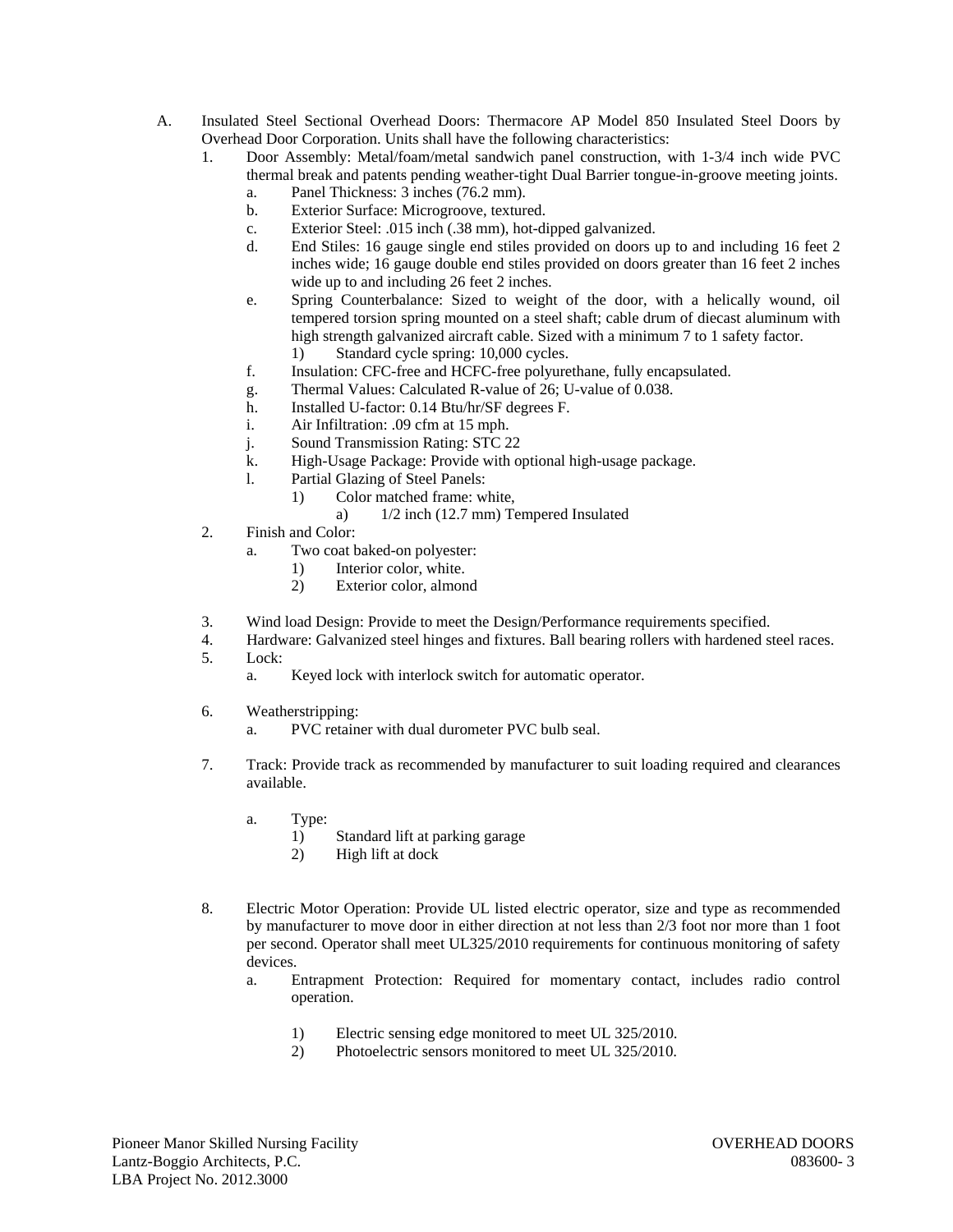- b. Operator Controls:
	- 1) Push-button operated control stations with open, close, and stop buttons at dock.
	- 2) Exterior location.
- c. Special Operation:
	- 1) Card reader control at parking garage door.
	- 2) Explosion and dust ignition proof control wiring.

#### PART 3 EXECUTION

#### 3.1 EXAMINATION

- A. Do not begin installation until openings have been properly prepared.
- B. Verify wall openings are ready to receive work and opening dimensions and tolerances are within specified limits.
- C. Verify electric power is available and of correct characteristics.
- D. If preparation is the responsibility of another installer, notify Architect of unsatisfactory preparation before proceeding.

#### 3.2 PREPARATION

- A. Clean surfaces thoroughly prior to installation.
- B. Prepare surfaces using the methods recommended by the manufacturer for achieving the best result for the substrate under the project conditions.

# 3.3 INSTALLATION

- A. Install overhead doors and track in accordance with approved shop drawings and the manufacturer's printed instructions.
- B. Coordinate installation with adjacent work to ensure proper clearances and allow for maintenance.
- C. Anchor assembly to wall construction and building framing without distortion or stress.
- D. Securely brace door tracks suspended from structure. Secure tracks to structural members only.
- E. Fit and align door assembly including hardware.
- F. Coordinate installation of electrical service. Complete power and control wiring from disconnect to unit components.

## 3.4 CLEANING AND ADJUSTING

- A. Adjust door assembly to smooth operation and in full contact with weatherstripping.
- B. Clean doors, frames and glass.
- C. Remove temporary labels and visible markings.

#### 3.5 PROTECTION

Pioneer Manor Skilled Nursing Facility **Nursing Facility COVERHEAD DOORS** Lantz-Boggio Architects, P.C. 083600- 4 LBA Project No. 2012.3000